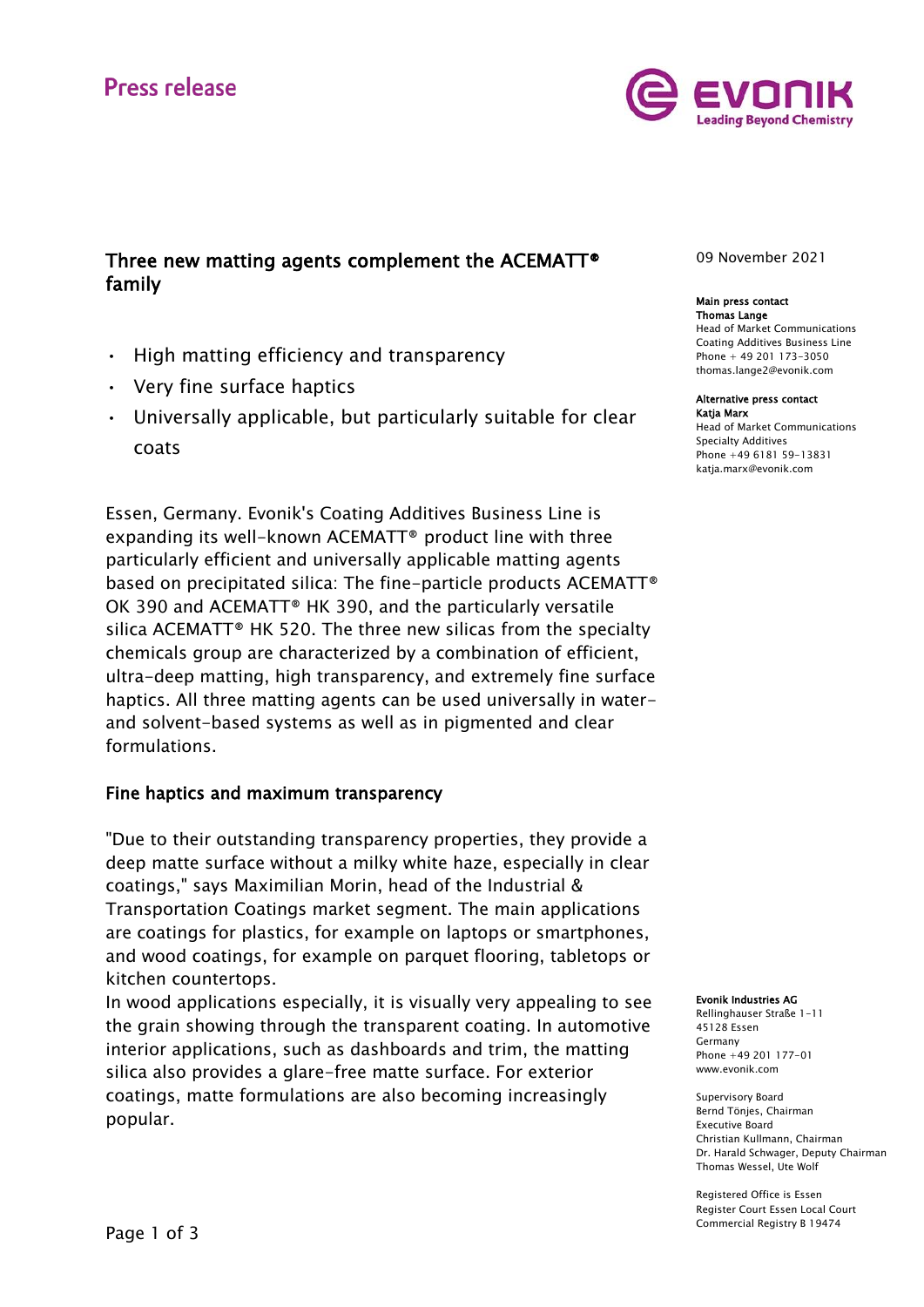# **Press release**



With the surface-treated ACEMATT® OK 390 and its untreated counterpart ACEMATT® HK 390, Evonik developers have succeeded in producing matting silicas with a particularly small particle size. "As a result, they produce a very fine surface feel," says Thomas Klotzbach, head of ACEMATT® application technology. The special feature: Despite the small size of the particles, the same deep degree of matting is achieved with almost the same amount of powder as with products with larger particles. "This means the same efficiency without sacrificing transparency."

# ACEMATT® portfolio expanded

"Now the whole ACEMATT® family consisting of surface-treated and untreated silica is complete," Morin says. "We have fineparticle matting agents in the portfolio, plus our tried-and-true ACEMATT® OK 520 has been joined by an unwaxed variant, ACEMATT® HK 520, which performs equally well."

One advantage of untreated silicas such as ACEMATT® HK 390 and ACEMATT® HK 520 over waxed silica is their better orientation in water-based systems. This prevents uneven particle distribution in some plastic coatings, resulting in a smooth, deep matte surface. In turn, the post-treatment of precipitated silica, as in the new ACEMATT® OK 390, means that the product does not settle during storage and is therefore more stable in the coating.

## Good dispersibility

The three new silicas score not only in terms of appearance and feel, however, but also in terms of application by the paint manufacturer because they show little influence on the viscosity of the formulation and have excellent dispersion behavior.

With the three new members of the ACEMATT<sup>®</sup> family, Evonik is responding to changing requirements in the paint and coatings industry, where demand is growing for ever deeper degrees of matting and high-quality waterborne coating systems, and customers are looking for a fine feel in surface coatings.